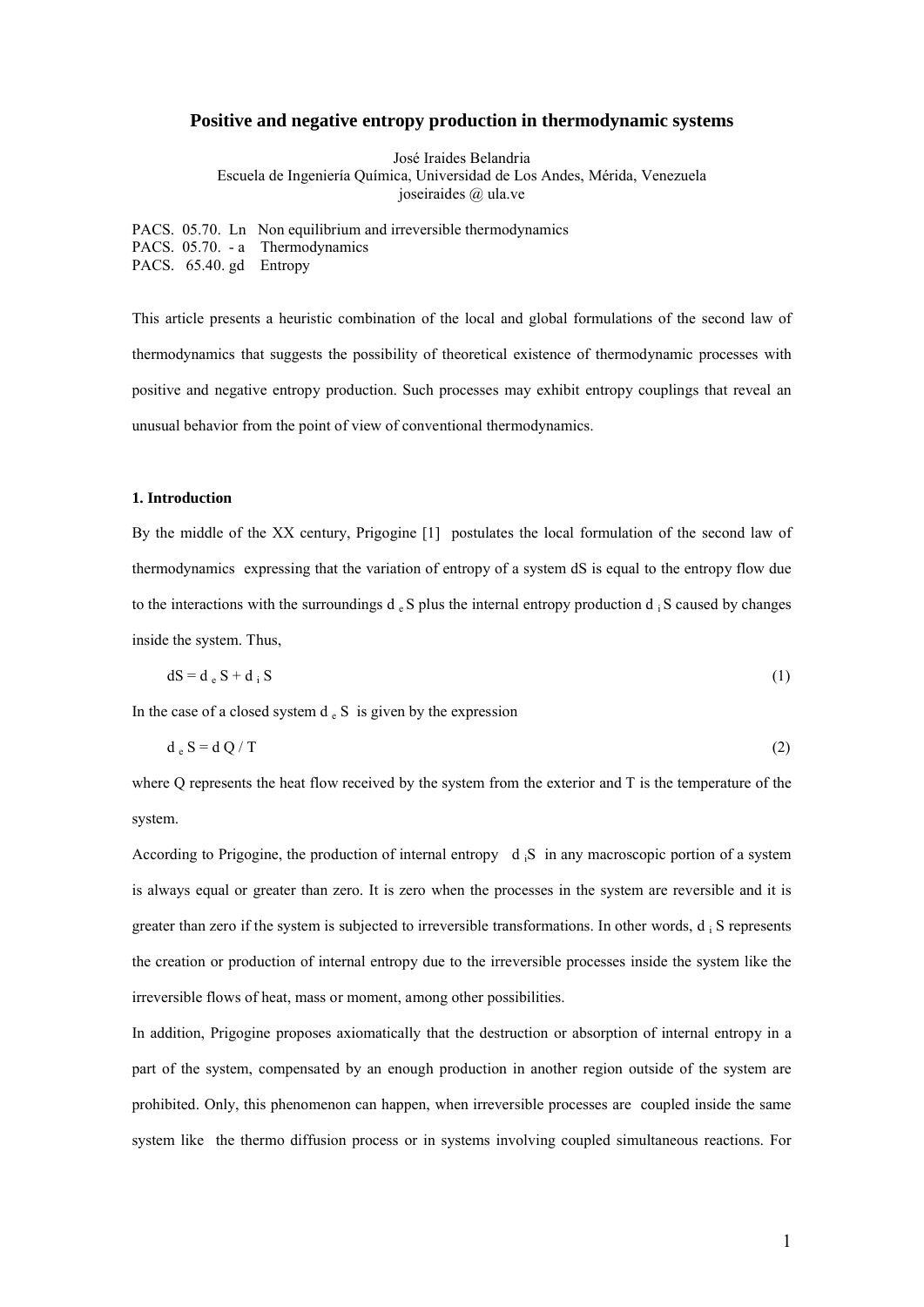example, if two simultaneous irreversible reactions i, j exhibit entropy couplings inside a system the total production of internal entropy for unit of time d i S / d t is equal to

$$
d_i S / d t = d_i S i / d t + d_i S j / d t \tag{3}
$$

Here, d i S i / d t and d i S j / d t represent the productions of internal entropy of the processes i, j, respectively. If they are coupled d i S i / d t > 0 and d i S j / d t < 0, or vice versa, but the production of total entropy d i S / d t should be greater than zero. Prigogine, also, establishes that the entropy coupling should obey an extra-thermodynamic postulate based on the correlations of Onsager which states that the interference coefficients Lij and Lij corresponding to the coupled irreversible processes should be equal and different from zero.

According to Prigogine, his formulation is the only general approach of irreversibility that allows a closer analysis of irreversible transformations because it is focused inside the system where such events take place, in contrast, with the global formulation of the second law supported in classical thermodynamics that outlines the approach based on the irreversibilities happening in the global universe of the process formed by the system and its surroundings.

In this sense, classical thermodynamics [2, 3] formulates the second law in terms of the variation of the total entropy of the universe dSu which should be equal or greater than zero. It is zero when the transformations in the universe are reversible and greater than zero when irreversible events occur. This proposition is known as the global formulation of the second law of thermodynamics and it is expressed by the equation

$$
dSu \geq 0 \tag{4}
$$

According to classical thermodynamics, the variation of the total entropy of the universe is an additive contribution of the variations of entropy of the different parts that integrate the universe which may be consider constituted by the system and its surroundings. Therefore, the variation of entropy of the universe dSu is equal to the variation of entropy of the system dSs plus the variation of entropy of the surroundings dSa, hence

$$
dSu = dSs + dSa \tag{5}
$$

#### **2 . Combination of the local and global formulations of the second law of thermodynamics**

From a creative point of view we can combine the local and the global formulations of the second law of thermodynamics, and extend the underlying ideas of the local formulation to the universe of the process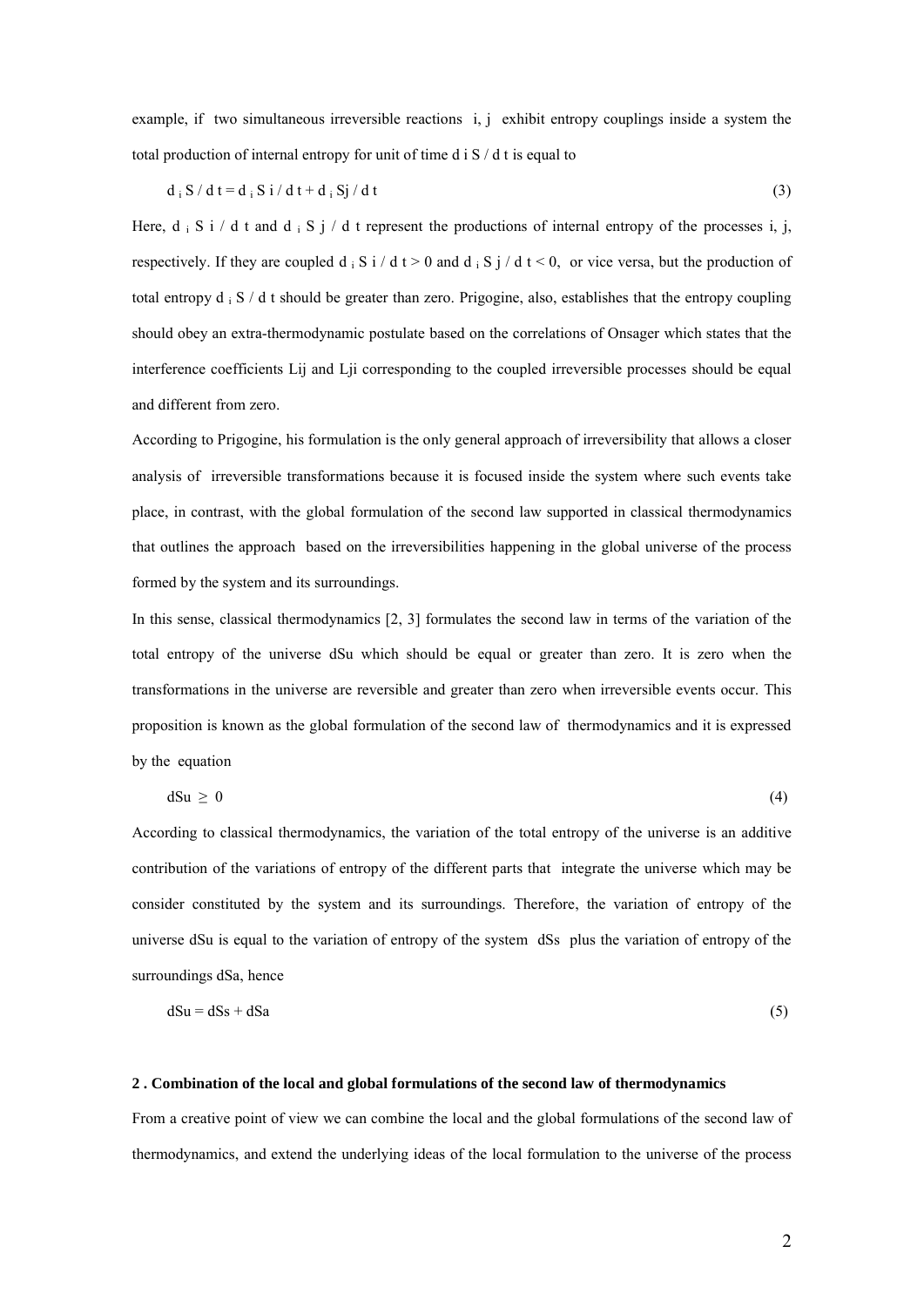constituted by the system and its surroundings. To simplify, let us suppose that the system and its surroundings are closed and that the universe containing the system and its surroundings is closed and adiabatic, that is to say isolated thermally. Then, applying Ec. (1) to the global universe we obtain

$$
dSu = d_e Su + d_i Su \tag{6}
$$

where  $d_i$  Su expresses the total production of internal entropy due to the irreversibilities taking place inside the universe, and d<sub>e</sub> Su describes the entropy flow due to the interactions with the exterior of the universe. In this case, as the described universe is closed and adiabatic, then

$$
d_e Su = 0 \tag{7}
$$

and

$$
dSu = d_i Su \tag{8}
$$

As it has been explained previously, the global formulation demands that the variation of the total entropy of the universe never is negative, but equal or greater than zero, then, according to Ec. (8), the total production of internal entropy of the universe  $d_i$  Su should be equal or greater than zero.

Now, substituting Ec. (8) in Ec. (6), and applying Ec. (1) to the system and the surroundings, it is obtained

$$
d_i Su = d_e Ss + d_i Ss + d_e Sa + d_i Sa \tag{9}
$$

In this equation the term d  $_{e}$  Ss represents the entropy flow due to the interactions of the system with its surroundings, and d  $_{\rm e}$  Sa expresses the entropy flow associated with the interactions of the surroundings with the system and the rest of the universe. The characters  $d_i$  Ss and  $d_i$  Sa express the production of internal entropy due to the irreversibilities inside the system and the surroundings, respectively.

As the assumed system is closed, the interactions of the system with the surroundings reduce to the heat flow among both parts, that is to say

$$
d_e Ss = d Qs / Ts \tag{10}
$$

Here Qs represents the heat flow transferred between the system and the surroundings and Ts is the temperature of the system.

Similarly, as the surroundings are closed, their interactions with the exterior reduce to the heat flow with the system, only, because the universe containing the system and their surroundings is closed and isolated thermally. Under this consideration

$$
d_e Sa = dQa / Ta
$$
 (11)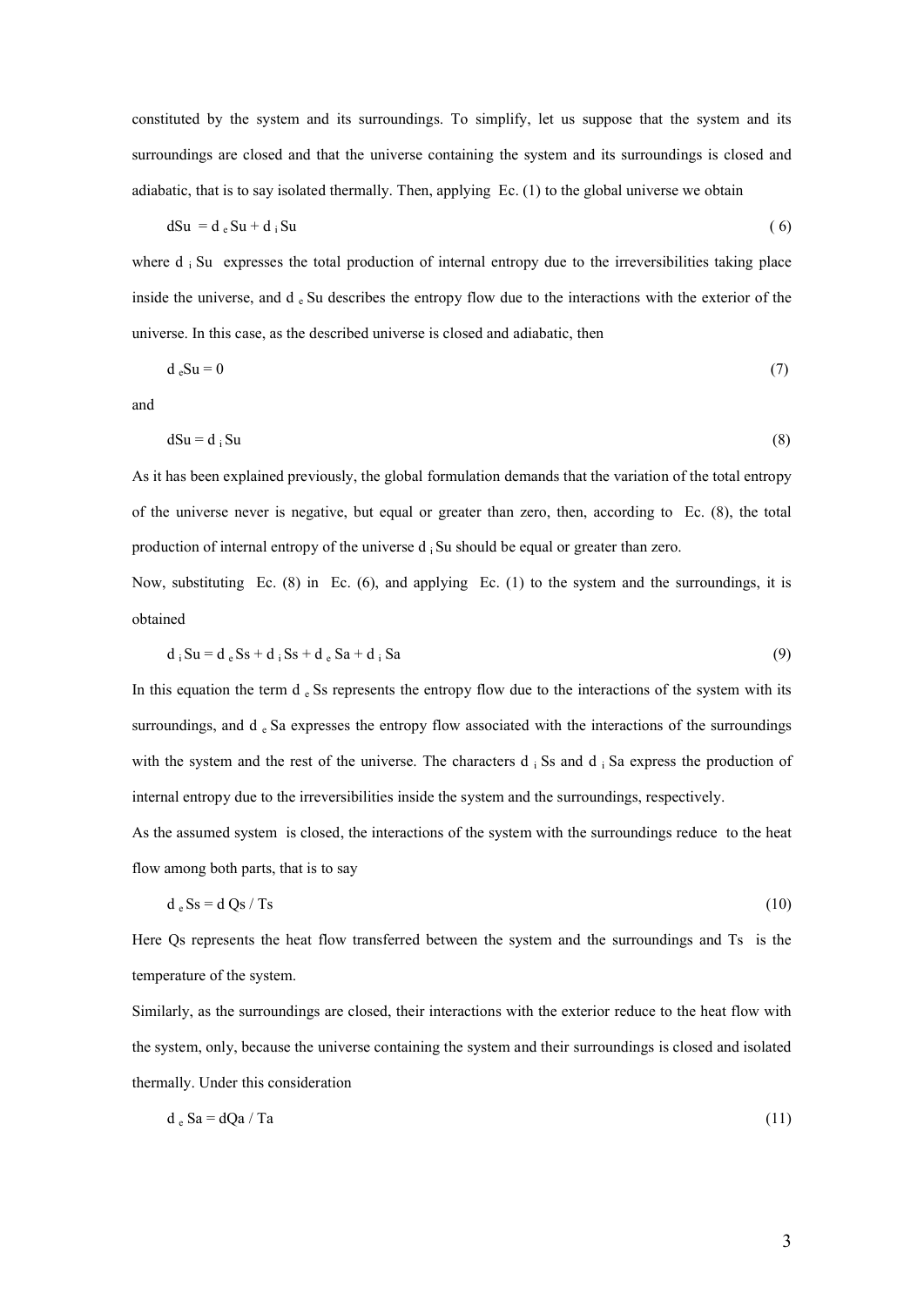where Oa is the flow of heat between the surroundings and the system and Ta is the temperature of the surroundings.

Then, by combining Ecs.  $(9)$ ,  $(10)$ ,  $(11)$  we get

$$
d_i Su = (d Qs / Ts + dQa / Ta) + d_i Ss + d_i Sa
$$
\n(12)

Evidently, the term (d Qs / Ts + dQa / Ta) represents the production of internal entropy inside the universe d i Sm due to the irreversible flow of heat between the system and the surroundings. But, according to the first law of thermodynamics  $dQa = - dQs$ , then

$$
d_i \text{ Sm} = d \text{Qs} / \text{Ts} + d\text{Qa} / \text{Ta} = d \text{Qs} (1 / \text{Ts} - 1 / \text{Ta}) \tag{13}
$$

As a reference, Prigogine [1] deduces an expression similar to this equation for the entropy production due to the irreversible flow of heat among two phases maintained at different temperatures.

By combining Ecs. (12) and (13), we find

$$
d_i Su = d_i Sm + d_i Ss + d_i Sa
$$
\n(14)

This equation suggests that in the case of a closed and adiabatic universe, the production of entropy of the universe depends on the additive contributions of the productions of internal entropy associated with the system, the surroundings and the heat flow between the system and the surroundings.

As we can perceive Ec. (14) results from a combination of the local and global formulations of the second law of thermodynamics and expresses the global formulation in terms of the entropy production in the different regions that integrate the universe and, in this sense, it is an extension of the local formulation that embraces the whole universe including the system and its surroundings. Therefore, we can propose, with a wide vision, the possibility of existence of internal entropy couplings to the scale of the universe involving interactions between the system and its surroundings. This would be an extension of the internal entropy couplings that happen to the scale of the system in the local formulation of Prigogine. Under this consideration, the destruction or absorption of internal entropy in a region of the universe like the system, compensated by an enough production in another region of the universe, the surroundings, is possible.

In this sense, we can argue that the possibility of existence of such processes requires, only, that the global formulation of the second law of thermodynamics holds, that is to say that the algebraic sum of the terms of Ec. (14) must be equal or greater than zero, independent of the sign, positive or negative, that each term may have. If these processes could happen, they would present an unusual behavior as it is described in the following section.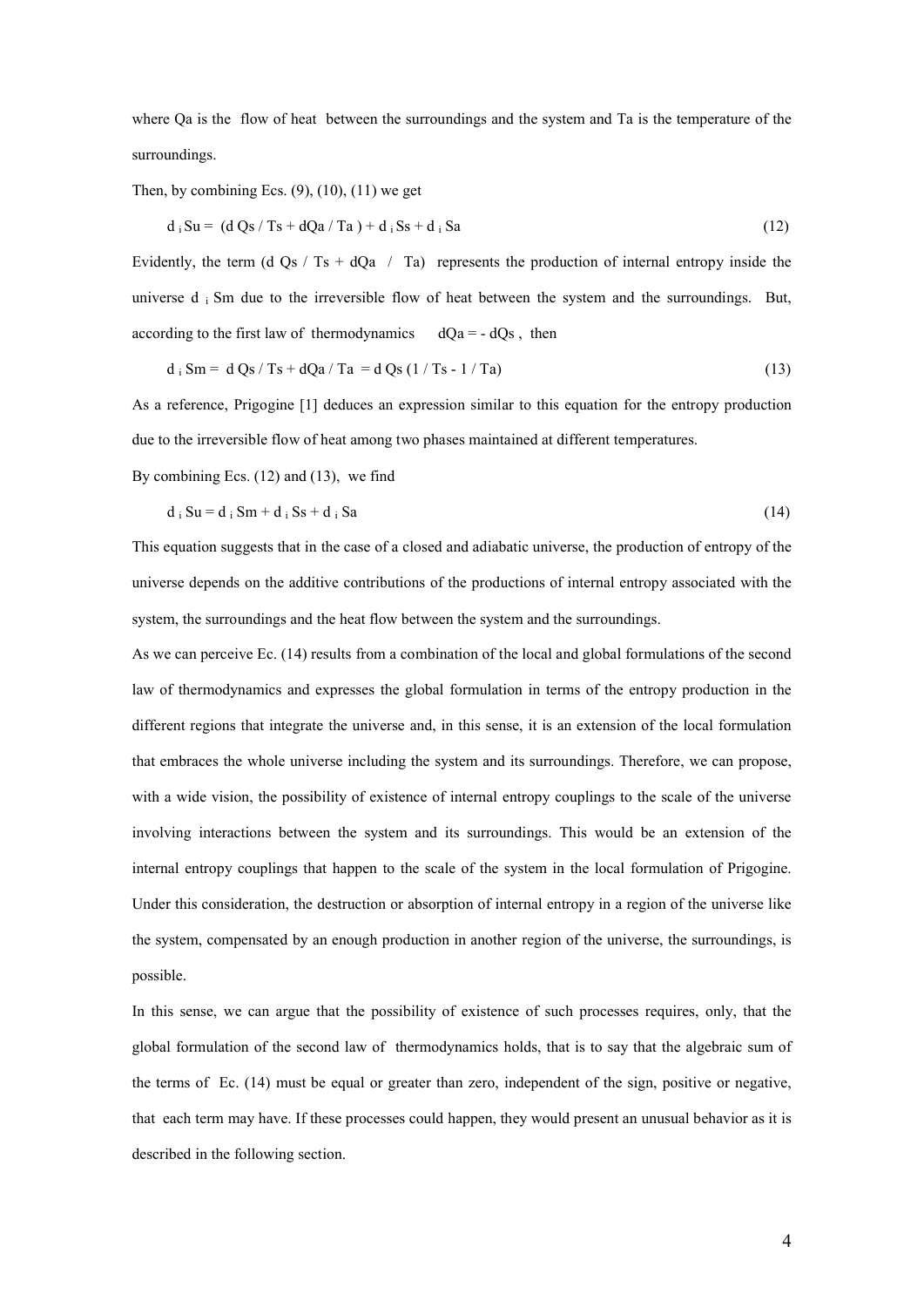Another implication of Ec. (14) appears when  $dSu = d$  <sub>i</sub>Su = 0. In these circumstances two cases may exist. In the first case  $dSu = d$ ,  $Su = 0$  when the production of internal entropy in all places of the universe is zero, that is to say, d  $\vert$  Sm = d  $\vert$  Ss = d  $\vert$  Sa = 0. This solution of Ec. (14) coincides with the classic demand of reversibility in all the events of the universe. The second case, on the other hand, is when some of the terms corresponding to the production of internal entropy are positive and other negatives, but the algebraic sum of them is equal to zero. As an example  $d_i$  Sm > 0,  $d_i$  Ss < 0 and d  $d_i$  Sa > 0, but  $d_i$  Sm +  $d_i$  Ss +  $d_i$  Sa =  $d_i$  Su =  $d$  Su = 0. This case is not predicted by classical thermodynamics. However, the combination of the local and global formulations of the second law of thermodynamics suggests this possibility.

#### **3. Model of a process with internal entropy coupling between the system and its surroundings.**

Let us consider the process schematized in Fig**.** 1 in which two tanks A and B are separated by a good heat conducting metallic partition covered initially by an adiabatic film. Each tank contains 1 mol of a monoatomic ideal gas and the initial conditions in tank A are 4 atm and 500 K and in tank B are 4 atm and 800K. Both tanks, including the piston, are externally covered by an adiabatic wall. To simplify the analysis it is assumed that the heat capacities and the mass of the walls of the tanks and of the metallic partition are negligible.

To begin the process the adiabatic film is removed and the heat flows, irreversibly, from the tank B toward the tank A, due to the difference of temperatures among the contents of the tanks . During the process tank B stays at constant volume, and the transferred heat is used to carry out in tank A an isothermal expansion at 500K. The process concludes when thermal equilibrium between the tanks is reached which happens when the temperature in tank B is 500K.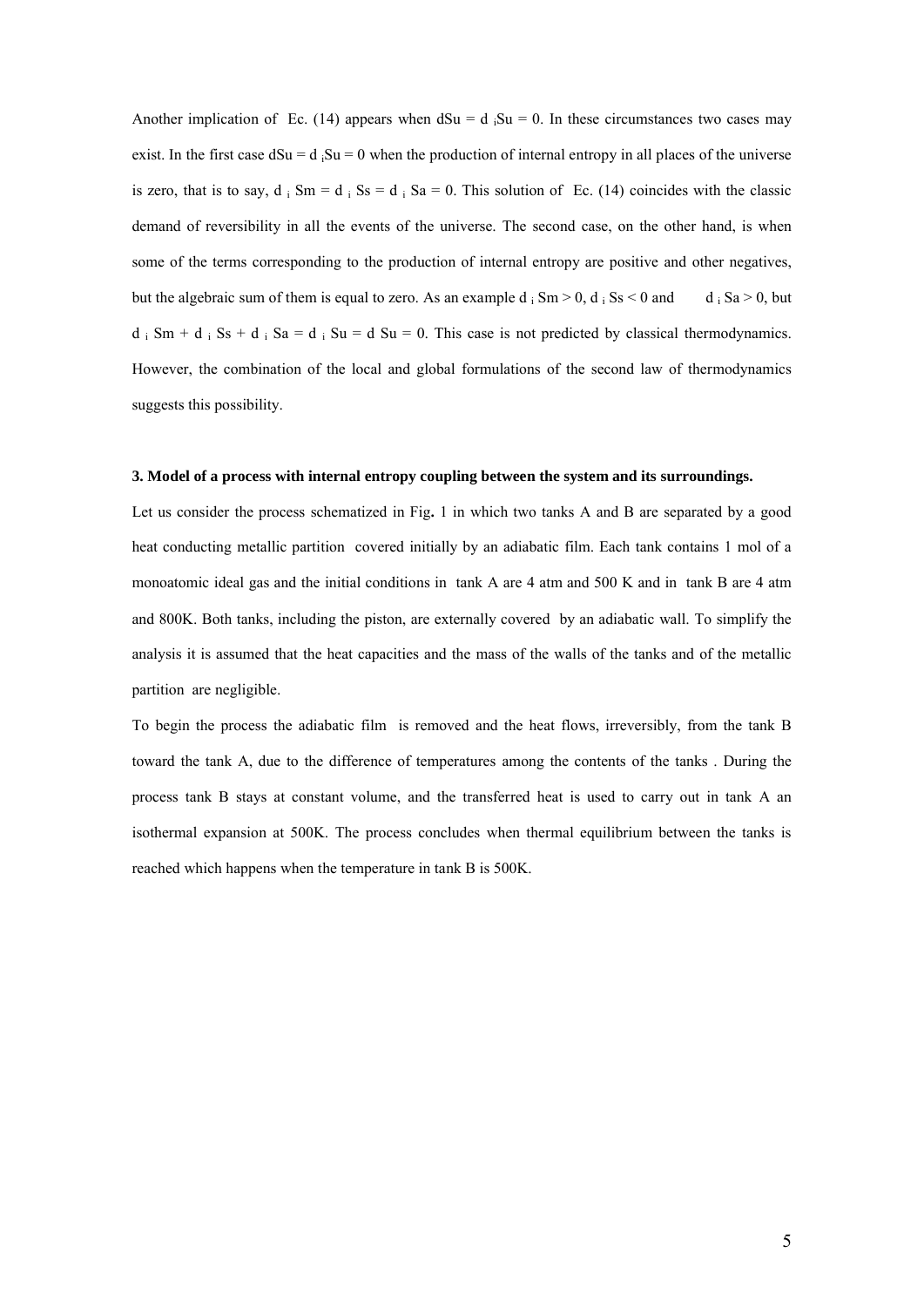

**Fig. 1. Process with internal entropy coupling**

## **4. Discussion**

To start, we will apply the global formulation of the second of thermodynamics to the universe of the previous process which is an adiabatic closed universe. By inspection, the universe is constituted by tank A, tank B and the external region of both tanks. Since tanks A and B are closed systems, and their external walls adjacent with the rest of the universe are isolated thermally, then, according to Ec. (5), the variation of the total entropy of the universe dSu is

$$
dSu = dS_A + dS_B \tag{15}
$$

where  $dS_A$  and  $dS_B$  denote the variation of entropy of the ideal gas contained in tanks A and B, respectively. Then, by integrating Ec.  $(15)$  we obtain the total entropy change of the universe  $\Delta Su$  for the specified change of state

$$
\Delta Su = -R Ln (P2A/P1A) + Cv Ln (T2B/T1B)
$$
\n(16)

Here R, Cv,  $P_{1A}$ ,  $P_{2A}$ ,  $T_{1B}$  and  $T_{2B}$  are the ideal gas constant, the heat capacity at constant volume, the initial pressure of tank A, the final pressure of tank A, the initial temperature of tank B and the final temperature of tank B, respectively.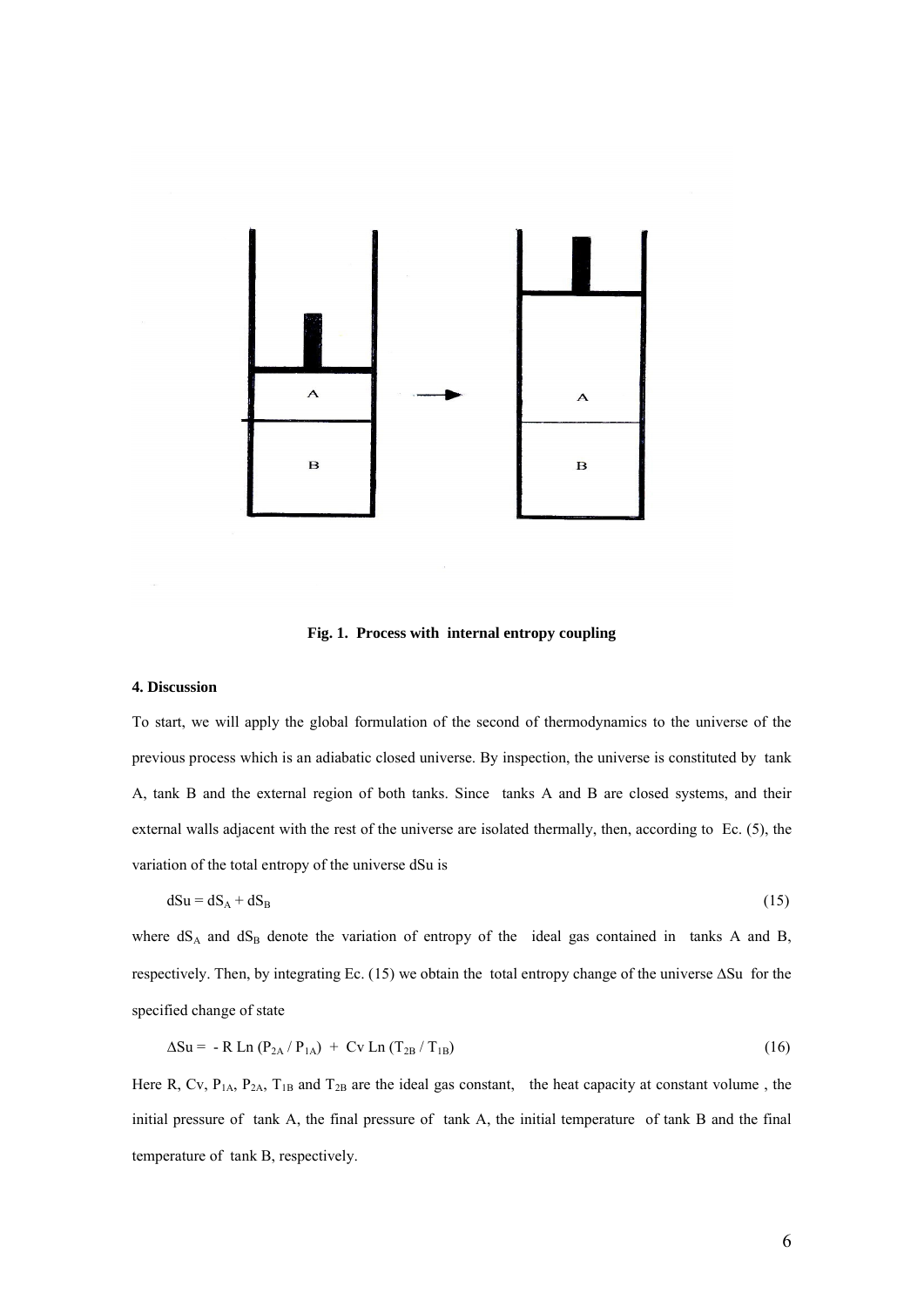As we can see, the final pressure  $P_{2A}$  is not defined previously, but we may know the range of permissible values allowed by the global formulation of the second law of thermodynamics, that is to say, those for which  $dSu \ge 0$ . Then, according to Ec. (16)

$$
(\mathbf{P}_{2A} / \mathbf{P}_{1A}) \leq (\mathbf{T}_{2B} / \mathbf{T}_{1B})^{\text{Cv/R}} \tag{17}
$$

Therefore, for the proposed conditions  $P_{2A}$  should be equal or lower than 1.976 atm.

According to Ec. (16), the value of  $P_{2A}$ , also depends on the variation of the total entropy of the universe. For example, if we use a trajectory with  $dSu = 0.187 \text{ cal/K}$ , we get  $P_{2A} = 1.8 \text{ atm}$ . But, if we use a trajectory with dSu = 0.998 cal/K, then  $P_{2A} = 1.2$  atm. In any event, since the process is irreversible,  $P_{2A}$ should be lower than 1.976 atm in order to occur according to the global formulation of the second law of thermodynamics.

An interesting aspect of the process illustrated in Fig. 1 is the work  $W_A$  obtained from the isothermal expansion of tank A. Is it convenient to indicate that the external pressure Pext of tank A is not known, then we are not able to calculate the work  $W_A$  using the conventional expression used for irreversible processes  $W_A = \int$  Pext dV, where V is the volume of the system. However, we can estimate it by applying the first law of thermodynamics to the processes that happen in tanks A and B. Thus

$$
W_A = Q_A = -Q_B = -CV(T_{2B} - T_{1B})
$$
\n(18)

where  $Q_A$  and  $Q_B$  represent the heat transferred among tanks A and B.

In accordance with Ec. (18) the work  $W_A$  produced by the isothermal expansion of tank A is 900 cal.

We may detect that for the trajectories that lead to pressures  $P_{2A}$  greater than 1.626 atm and lower than 1.976 atm, the work produced by the process is greater than the obtained for a reversible expansion involving the same change of state. For example, for a trajectory allowed by the global formulation of the second law of thermodynamic that leads to  $P_{2A} = 1.8$  atm, the irreversible process illustrated in Fig.1 does a work of 900 cal. While the work made by a reversible expansion among the same change of state is 798.5 cal. This is an unusual result from the point of view of classical thermodynamics , but it can be explained, by arguing an entropy coupling between the process taking place in tanks A and B. This argument will be presented in the next paragraphs. On the other hand, for trajectories that conduct to pressures  $P_{2A}$  lower than 1.626 atm, the results agree with the conventional expectations of classical thermodynamics.

To explain the previous results, we can apply Ec. (14) to the proposed universe, obtaining

$$
d_i Su = d_i Sm + d_iS_A + d_iS_B \tag{19}
$$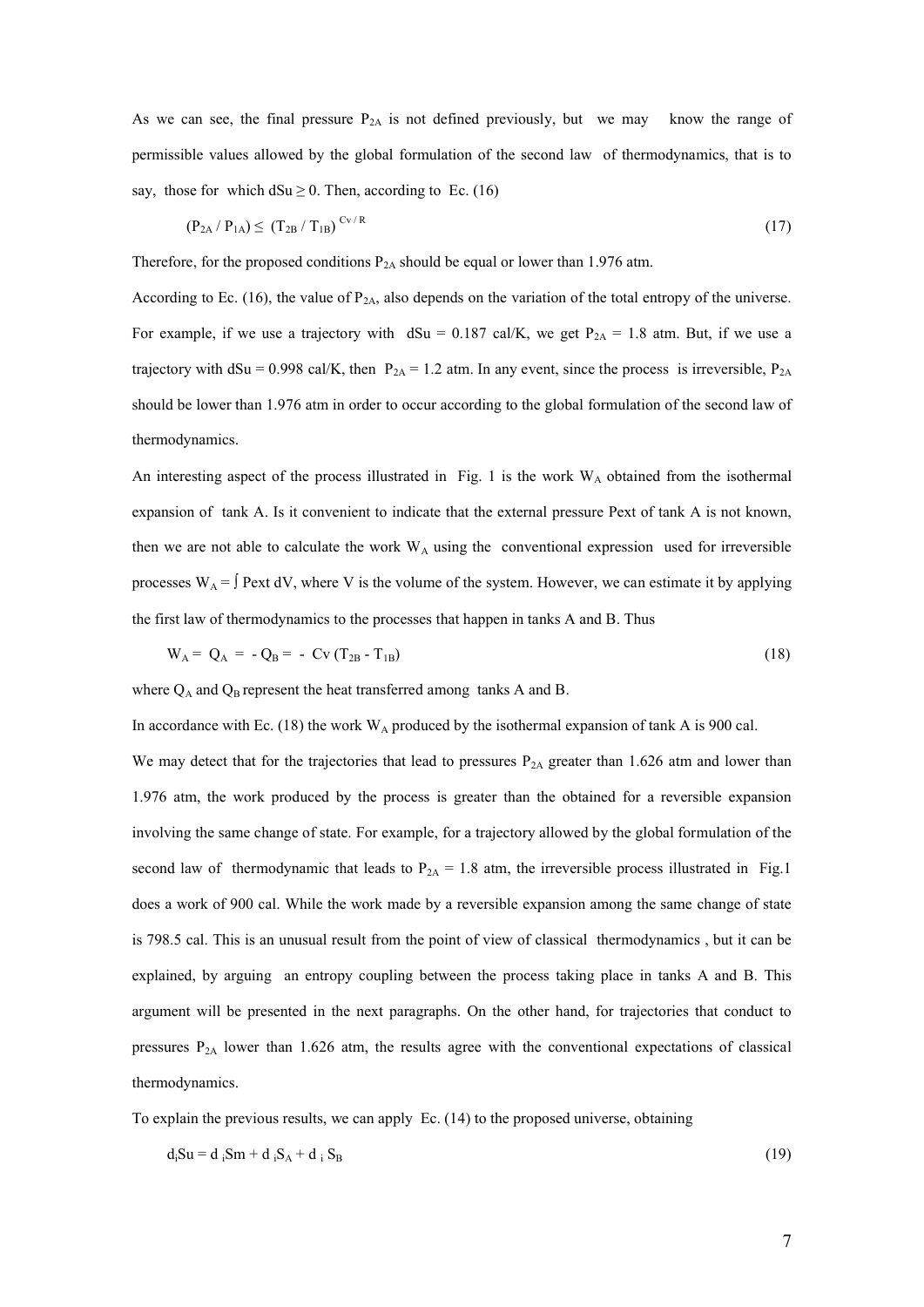Here,  $d_i S_A$  and  $d_i S_B$  symbolize the production of internal entropy in tanks A and B, respectively, and d i Sm is the entropy production due to the heat flow between the tanks A and B.

By substituting, combining and integrating Ecs.  $(1)$ ,  $(10)$ ,  $(11)$ ,  $(13)$ ,  $(14)$  and  $(19)$ , we get

$$
\Delta_{i} S_{A} = -R Ln (P_{2A} / P_{1A}) - Q_{A} / T_{A}
$$
\n(20)

$$
\Delta_i S_B = 0 \tag{21}
$$

$$
\Delta_i \operatorname{Sm} = Q_A / T_A + \operatorname{Cv} \operatorname{Ln} (T_{2B} / T_{1B}) \tag{22}
$$

$$
\Delta_{\rm i} \, \rm{S}u = - R \, \rm{Ln} \, (P2_A / P_{1A}) + Cv \, \rm{Ln} \, (T_{2B} / T_{1B}) \tag{23}
$$

Here,  $\Delta_i$  S<sub>A</sub>,  $\Delta_i$  S<sub>B</sub>,  $\Delta_i$  Sm y  $\Delta_i$  Su are the internal entropy production during the specified change of state for tank A, tank B, for the heat flow between both tanks and for the universe of the process, respectively.

As we may detect Ecs. (16) and (23) coincide, just as Ec (8) suggests for the case of an adiabatic closed universe.

By combining Ecs. (18) and (20) we can relate the work  $W_A$  with the production of internal entropy in tank A by means of the following equation

$$
W_A = -T_A \Delta_i S_A - R T_A Ln (P_{2A} / P_{1A})
$$
\n(24)

We can notice that for pressures lower than 1.626 atm,  $\Delta_i S_B$  is equal to zero, but  $\Delta_i S_m$ ,  $\Delta_i S_A$  y  $\Delta_i$  Su are quantities greater than zero, and the work  $W_A$  done by the proposed irreversible transformation is lower than the reversible work Wr for the same change of state . For example, for a trajectory that leads to a value of  $P_{2A} = 1.2$  atm, we find  $\Delta_iSm = 0.390$  cal/K,  $\Delta_i S_A = 0.608$  cal/K,  $\Delta_i S_B = 0$  cal/k,  $\Delta_i$  Su = 0.998 cal/K, W<sub>A</sub> = 900cal and Wr =1204 cal. The conventional thermodynamics explains very well this behavior, arguing that when internal entropy is produced in an irreversible process, this loses capacity to produce work in comparison with a reversible operation under the same change of state. The difference between the reversible work Wr and the irreversible work  $W_A$  is known as the lost work Wp, and in the case of an isothermal transformation in a closed system it can be demonstrated that  $Wp = T_A \Delta_i S_A$ . Under these considerations Ec. (24) is equivalent to

$$
W_A = -Wp + Wr \tag{25}
$$

In the proposed example Wp = 304 cal., Wr = 1204 cal and W<sub>A</sub> = 900cal

On the other hand, we observe that for trajectories allowed by the global formulation that reach pressures P<sub>2A</sub> greater than 1.626 atm and lower than 1.978 atm,  $\Delta_i$  Sm and  $\Delta_i$  Su are quantities greater than zero,  $\Delta_i$  S<sub>B</sub> is equal to zero, but  $\Delta_i$  S<sub>A</sub> is lower than zero, and the work W<sub>A</sub> executed by the proposed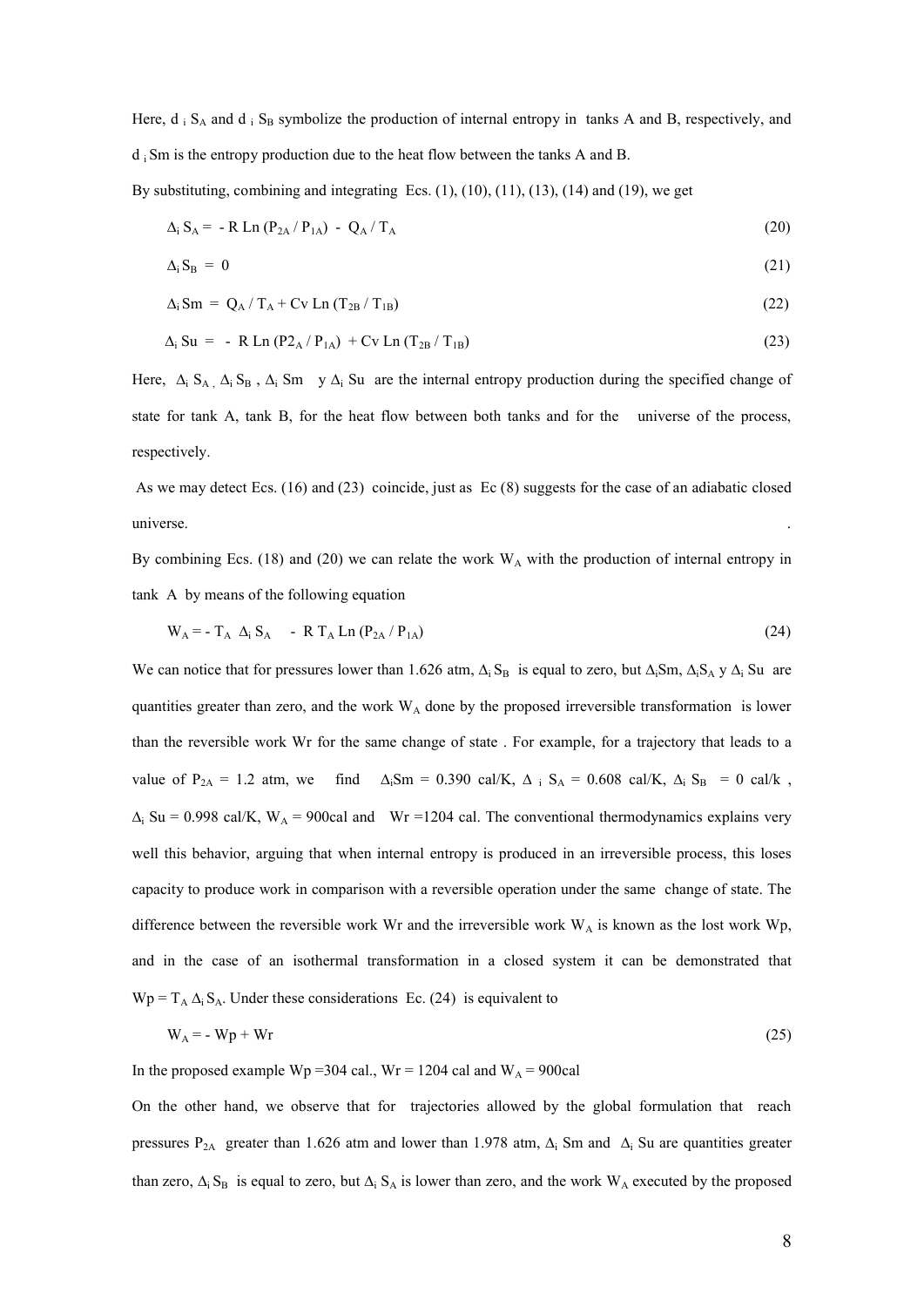irreversible transformation is greater than the reversible work Wr for the same change of state. By inspecting, it is observed that for the case of a specific pressure inside the indicated range as  $P_{2A} = 1.8$  atm, we find that  $\Delta_i$  Sm = 0.390 cal/K,  $\Delta_i S_A = -0.203$  cal/K,  $\Delta_i S_B = 0$  cal/k,  $\Delta_i$  Su = 0.187 cal/K,  $W_A$  = 900cal and Wr =798.5 cal. Since the entropy production in tank A is negative we can argue, analogously to the previous case, that the entropy destruction allows to the system to win an additional work  $Wg = -T_A \Delta_i S_A$ , in comparison with the reversible work Wr, and Ec. (24) becomes

$$
W_A = Wg + Wr \tag{26}
$$

By examining, it is observed that for the case  $P_{2A} = 1.8$  atm,  $Wr = 798.5$  cal,  $Wg = 101.5$  cal and  $W_A$  = 900 cal.

It is also detected that the process can reach a stationary state in which the negative production of entropy is equal to the positive production of entropy, but different from zero. In these circumstances  $\Delta_i$   $S_A + \Delta_i$   $S_B + \Delta_i$  Sm = 0, and  $\Delta Su = \Delta_i$  Su = 0. This state is reached when  $\Delta_i$  Sm = 0.390 cal/K,  $\Delta_i$  S<sub>A</sub> = - 0.390 cal/K, and  $\Delta_i$  S<sub>B</sub> = 0 cal/k. The trajectory of this stationary state leads to a final pressure  $P_{2A}$  = 1.976 atm. Under this trajectory the work done by the irreversible isothermal expansion in tank A is  $W_A = 900$  cal. The corresponding reversible work under the same change of state is  $Wr = 705$  cal and the work won is  $Wg = 195$  cal. As we can see, this trajectory is, thermodynamically, the most efficient route we can find for the proposed process, and the final state achieved corresponds to a dynamic stationary state in which the positive entropy production is compensated, exactly, by the negative entropy production. In this condition, the universe remains at constant entropy operating irreversibly under finite gradients of the thermodynamic variables.

In general, following similar procedures, it is possible to design different versions of entropy couplings in closed and open systems operating under isobaric, isochoric, isothermal and adiabatic conditions, among other permissible alternatives. Some of these versions have been published previously [4, 5].

#### **5. Conclusions**

According to the propositions of this paper, the combination of the local and global formulations of the second law of thermodynamics suggests the possibility of theoretical existence of irreversible processes with entropy couplings among the different parts of the universe. Such transitions allowed by the combined formulation of the second law of thermodynamics produce unexpected effects from the point of view of conventional thermodynamics as the possibility of being more efficient than a reversible